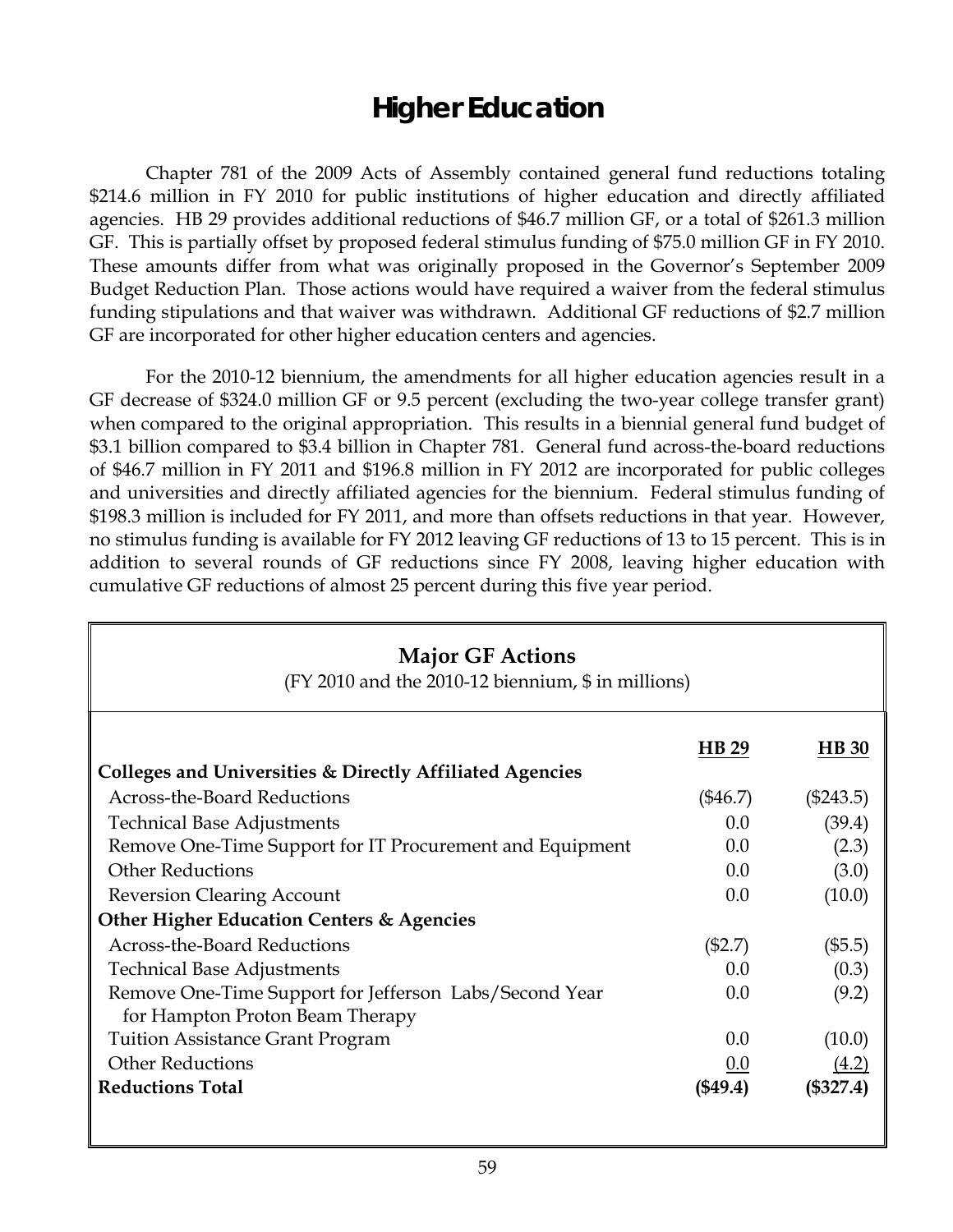# **Major GF Actions** *(cont'd)*  (FY 2010 and the 2010-12 biennium, \$ in millions) Increase Interest Earnings and Credit Card Rebate 0.1 0.1 0.1 Various Program Enhancements **0.0** 3.3 **Spending Total \$3.4 \$3.4 Proposed Federal Education Stimulus Allocation \$75.0 \$198.3**

#### **HB 29 (Chapter 872)**

− *Across-the-Board Reductions to Colleges and Universities and Directly Affiliated Higher Education Institutions.* Imposes an additional \$46.7 million GF reduction on top of the initial reductions contained in Chapter 781. Table HE-I summarizes the reduction actions and use of stimulus in Chapter 781 based on approved legislative actions. Stimulus allocations were based on the change in reductions imposed on higher education institutions from FY 2010 over FY 2009 or about \$130.1 million GF. Stimulus funds totaling \$126.1 million were used to offset 97.4 percent of those reductions at each institution.

In HB 29, there are additional general fund reductions and changes to the amount and allocation of federal stimulus dollars. This is summarized in Table HE-II. The additional reductions total \$46.7 million GF in FY 2010 bringing the total reduction impact on higher education to \$176.8 million GF. The allocation of stimulus dollars to higher education is limited to \$75.0 million in FY 2010. This change is due in part to the withdrawal of the waiver application by the Governor to the federal government. Federal stimulus legislation limits the GF reductions to higher education to FY 2006 funding level unless a waiver is sought and approved. Because the waiver application was withdrawn, higher education reductions through FY 2011 are essentially capped at levels contained in HB 29.

The initial FY 2010 reductions were about 15 percent for most of the four-year institutions and 10 percent for the community colleges and Richard Bland College. The additional instituted reductions for FY 2010 are about 4 percent for all institutions. Directly affiliated higher education institutions originally received reductions of 10 percent in FY 2010; the reductions in HB 29 would represent an additional 4 percent.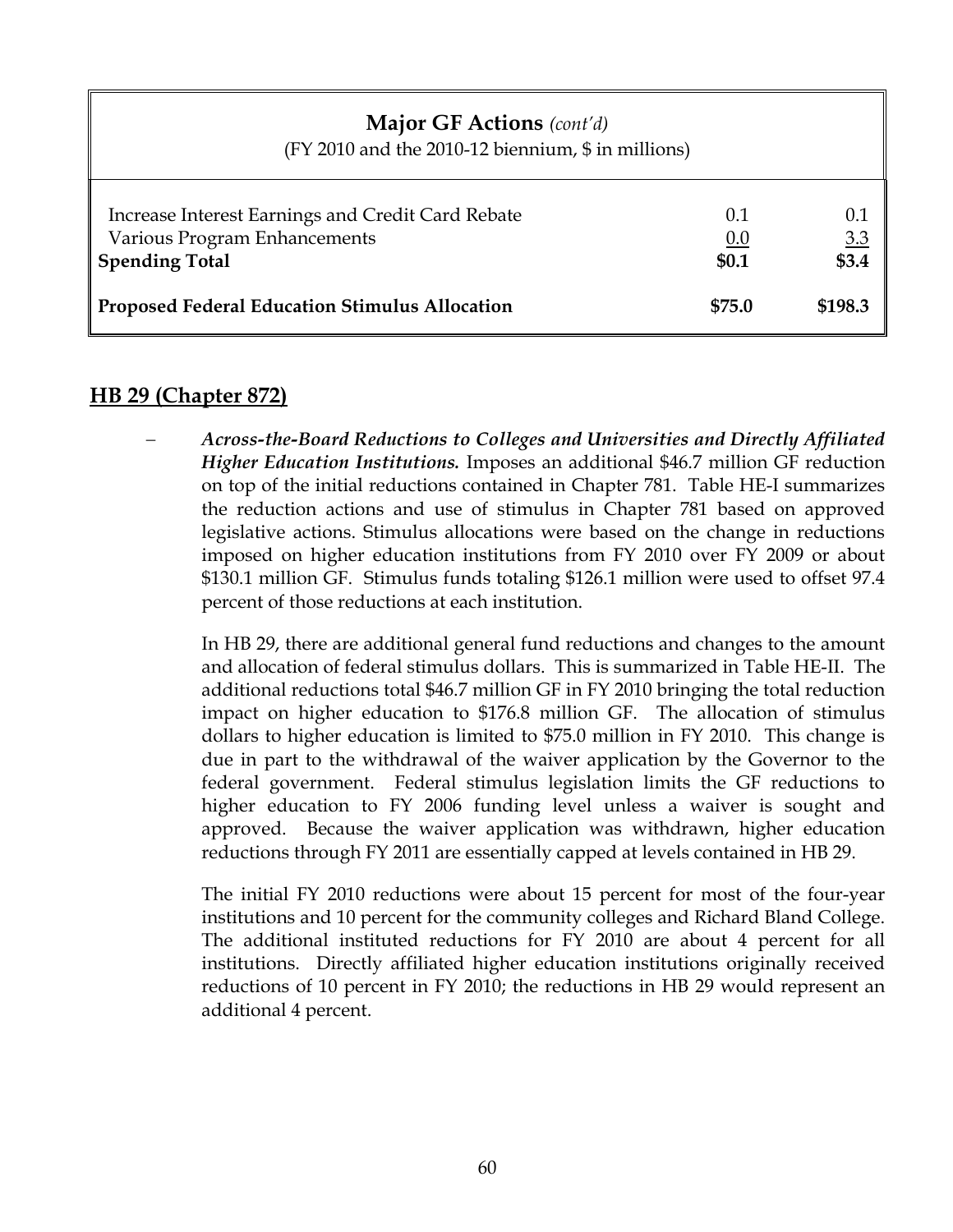| Table HE-I<br><b>Chapter 781 Higher Education Reductions</b><br>and Use of Stimulus Funds |                                                              |                                              |  |  |
|-------------------------------------------------------------------------------------------|--------------------------------------------------------------|----------------------------------------------|--|--|
| Institution                                                                               | Chapter 781 FY 10<br><b>Reduction Increase</b><br>Over FY 09 | Chapter 781<br><b>Stimulus</b><br>Allocation |  |  |
| <b>Christopher Newport University</b>                                                     | $(\$3,584,531)$                                              | \$3,492,779                                  |  |  |
| College of William & Mary                                                                 | (3,915,957)                                                  | 3,815,722                                    |  |  |
| George Mason University                                                                   | (11, 199, 089)                                               | 10,912,431                                   |  |  |
| <b>James Madison University</b>                                                           | (7,493,414)                                                  | 7,301,608                                    |  |  |
| Longwood University                                                                       | (3,252,932)                                                  | 3,169,668                                    |  |  |
| University of Mary Washington                                                             | (2,450,364)                                                  | 2,387,643                                    |  |  |
| Norfolk State University                                                                  | (4,341,824)                                                  | 4,230,688                                    |  |  |
| Old Dominion University                                                                   | (13, 123, 727)                                               | 12,787,803                                   |  |  |
| Radford University                                                                        | (5,626,480)                                                  | 5,482,461                                    |  |  |
| University of Virginia                                                                    | (11,004,328)                                                 | 10,722,655                                   |  |  |
| University of Virginia at Wise                                                            | (1,661,039)                                                  | 1,618,522                                    |  |  |
| Virginia Commonwealth University                                                          | (21,081,348)                                                 | 20,541,737                                   |  |  |
| Virginia Military Institute                                                               | (1,275,152)                                                  | 1,242,513                                    |  |  |
| Virginia State University                                                                 | (1,340,033)                                                  | 1,305,733                                    |  |  |
| Virginia Tech                                                                             | (17, 777, 647)                                               | 17,322,599                                   |  |  |
| Richard Bland College                                                                     | (352, 442)                                                   | 343,420                                      |  |  |
| Virginia Community Colleges                                                               | (19, 916, 534)                                               | 19,406,739                                   |  |  |
| <b>Subtotal Colleges &amp; University</b>                                                 | (\$129,396,841)                                              | \$126,084,721                                |  |  |
| Virginia Institute of Marine Science                                                      | (677,590)                                                    | 660,246                                      |  |  |
| Virginia Tech Extension                                                                   | $\boldsymbol{0}$                                             | $\boldsymbol{0}$                             |  |  |
| Virginia State Extension                                                                  | $\overline{0}$                                               | $\overline{0}$                               |  |  |
| <b>Subtotal Directly Affiliated</b>                                                       | $($ \$677,590)                                               | \$660,246                                    |  |  |
| <b>Grand Total</b>                                                                        | $(\$130,074,431)$                                            | \$126,744,967                                |  |  |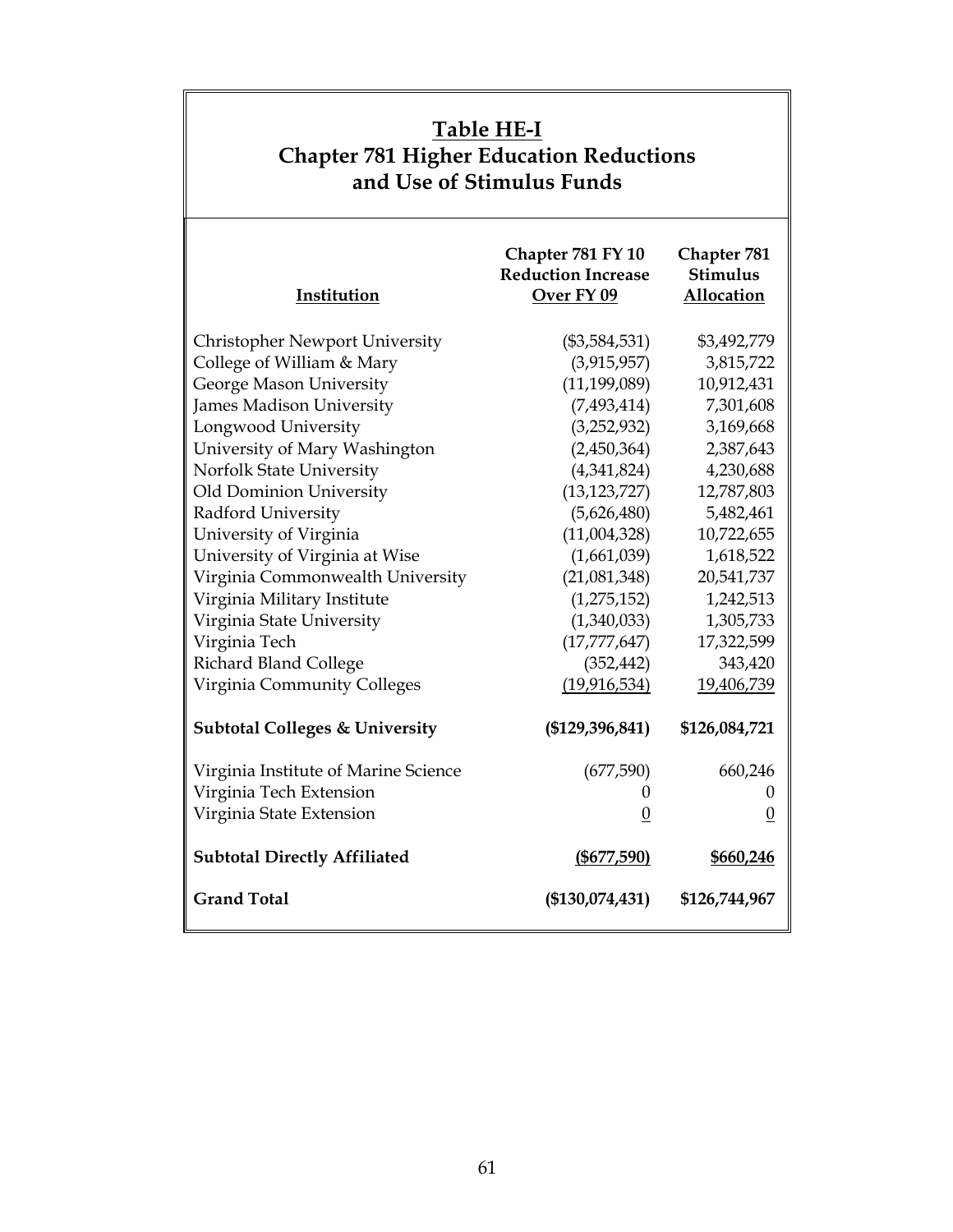### **Table HE-II**

# **HB 29 Higher Education Reductions and Revised Use of Stimulus**

| Institution                            | Chapter 781 FY 10<br><b>Reduction Increase</b><br>Over FY 09 | <b>Adopted HB</b><br>29 GF<br>Reduction | FY 2010 Total<br><b>GF</b> Reduction | FY 2010<br><b>Stimulus</b><br>Allocation |
|----------------------------------------|--------------------------------------------------------------|-----------------------------------------|--------------------------------------|------------------------------------------|
| Christopher Newport Univ               | $(\$3,584,531)$                                              | $(\$851,385)$                           | $(\$4,435,916)$                      | \$2,531,692                              |
| College of William & Mary              | (3,915,957)                                                  | (1,442,974)                             | (5,358,931)                          | 2,188,188                                |
| George Mason University                | (11, 199, 089)                                               | (4, 171, 140)                           | (15,370,229)                         | 6,203,142                                |
| James Madison University               | (7,493,414)                                                  | (2,347,055)                             | (9,840,469)                          | 4,648,818                                |
| Longwood University                    | (3,252,932)                                                  | (836,798)                               | (4,089,730)                          | 2,221,989                                |
| Univ of Mary Washington                | (2,450,364)                                                  | (715, 197)                              | (3, 165, 561)                        | 1,579,107                                |
| Norfolk State University               | (4,341,824)                                                  | (1,241,942)                             | (5,583,766)                          | 2,826,052                                |
| Old Dominion University                | (13, 123, 727)                                               | (3,375,864)                             | (16, 499, 591)                       | 8,965,969                                |
| Radford University                     | (5,626,480)                                                  | (1,521,624)                             | (7, 148, 104)                        | 3,761,002                                |
| University of Virginia                 | (11,004,328)                                                 | (4,569,031)                             | (15,573,359)                         | 5,559,100                                |
| Univ of Virginia at Wise               | (1,661,039)                                                  | (460, 396)                              | (2,121,435)                          | 1,097,609                                |
| Va Commonwealth Univ                   | (21,081,348)                                                 | (5,973,081)                             | (27,054,429)                         | 13,798,668                               |
| Virginia Military Institute            | (1, 275, 152)                                                | (422, 553)                              | (1,697,705)                          | 765,001                                  |
| Virginia State University              | (1,340,033)                                                  | (799, 869)                              | (2, 139, 902)                        | 397,690                                  |
| Virginia Tech                          | (17, 777, 647)                                               | (5, 185, 234)                           | (22,962,881)                         | 11,479,961                               |
| Richard Bland College                  | (352, 442)                                                   | (162, 291)                              | (514, 733)                           | 155,539                                  |
| Va Community Colleges                  | (19, 916, 534)                                               | (10,861,417)                            | (30,777,951)                         | 6,836,891                                |
| <b>Subtotal Colleges &amp; Univ</b>    | (\$129,396,841)                                              | $(\$44,937,851)$                        | (\$174,334,692)                      | \$75,016,418                             |
| Va Inst. of Marine Science             | (677,590)                                                    | (662, 682)                              | (1,340,272)                          | 0                                        |
| Virginia Tech Extension                | 0                                                            | (1,074,931)                             | (1,074,931)                          | 0                                        |
| Virginia State Extension               | $\boldsymbol{0}$                                             | (25,748)                                | (25,748)                             | $\boldsymbol{0}$                         |
| <b>Subtotal Directly</b><br>Affiliated | (677,590)                                                    | (1,763,361)                             | (2,440,951)                          | $\boldsymbol{0}$                         |
| <b>Grand Total</b>                     | (\$130,074,431)                                              | $(\$46,701,212)$                        | (\$176,775,643)                      | \$75,016,418                             |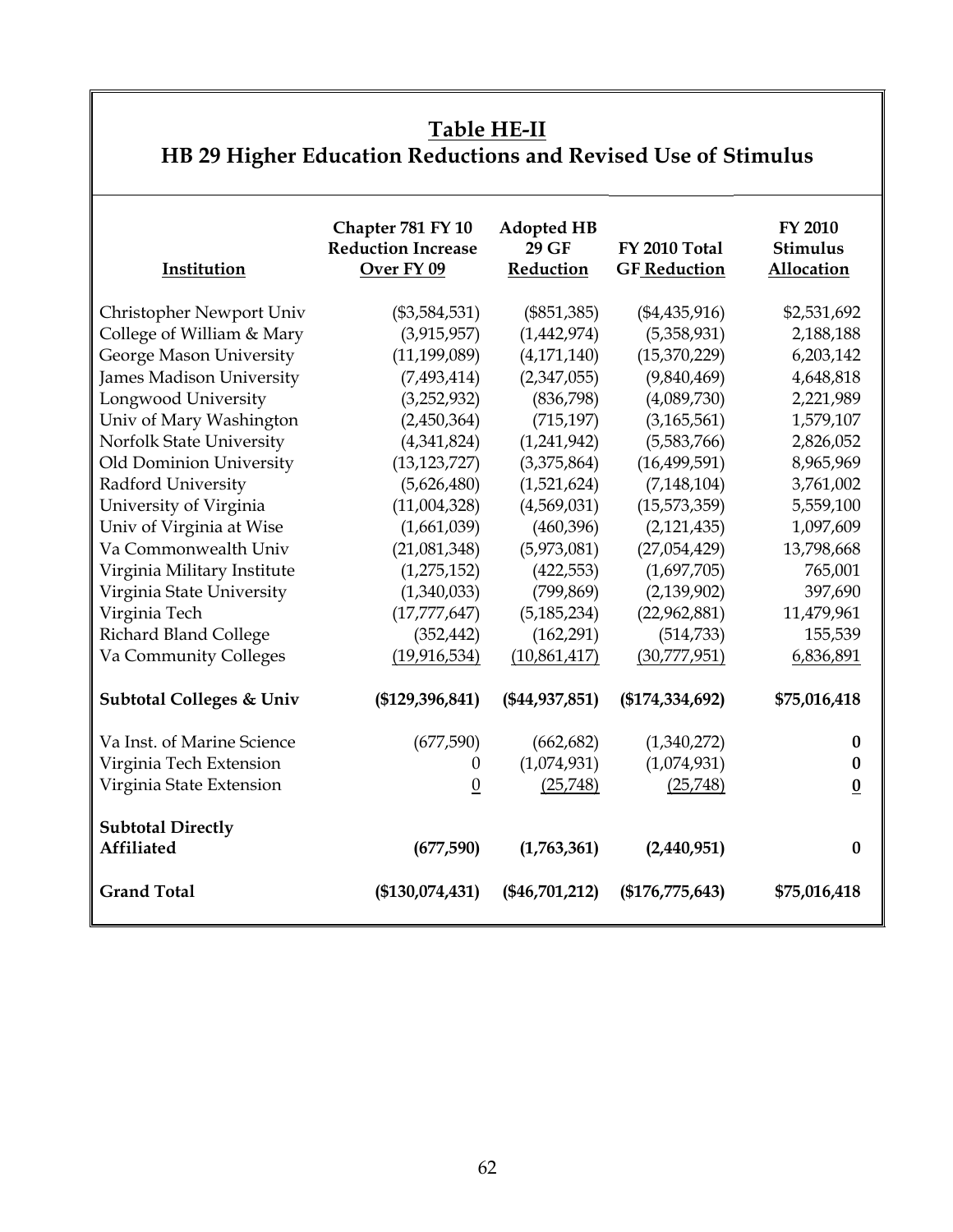- − *Across-the-Board Reductions to Other Higher Education Agencies.* Chapter 781 reductions for FY 2010 were \$7.0 million GF. Additional reductions in funding of \$2.7 million GF are incorporated for FY 2010.
- − *Higher Education Auxiliary Enterprises Interest Earnings.* Interest earnings on auxiliary enterprises balances will be withheld in FY 2010. The amount is projected to be \$5.4 million NGF.
- − *Higher Education Restructuring Financial Incentives.* Provides an increase for FY 2010 of \$132,692 GF. This was one of the incentives under restructuring that institutions were granted if they successfully met stated performance benchmarks.

#### **HB 30 (Chapter 874)**

- **Higher Education Institutions and Directly Affiliated Agencies**
	- − *Across-the-Board Reductions to Public Institutions of Higher Education and Directly Affiliated Agencies.* Because of the previously noted limitations imposed by federal stimulus legislation, the FY 2011 reductions are identical to those contained in HB 29. Table HE-III summarizes the impact of across-the-board general fund reductions and proposed stimulus allocations in FY 2011. A total of \$198.3 million in stimulus funding is provided for FY 2011 which offsets the across-the-board reductions in FY 2011.

Table HE-IV shows the \$196.8 million GF reduction in FY 2012 when compared to Chapter 781. This reduction, when added to the FY 2010 base reductions of \$130.1 million results in total reductions to higher education institutions of \$326.9 million GF since FY 2009. There are no federal stimulus funds to offset these reductions in FY 2012.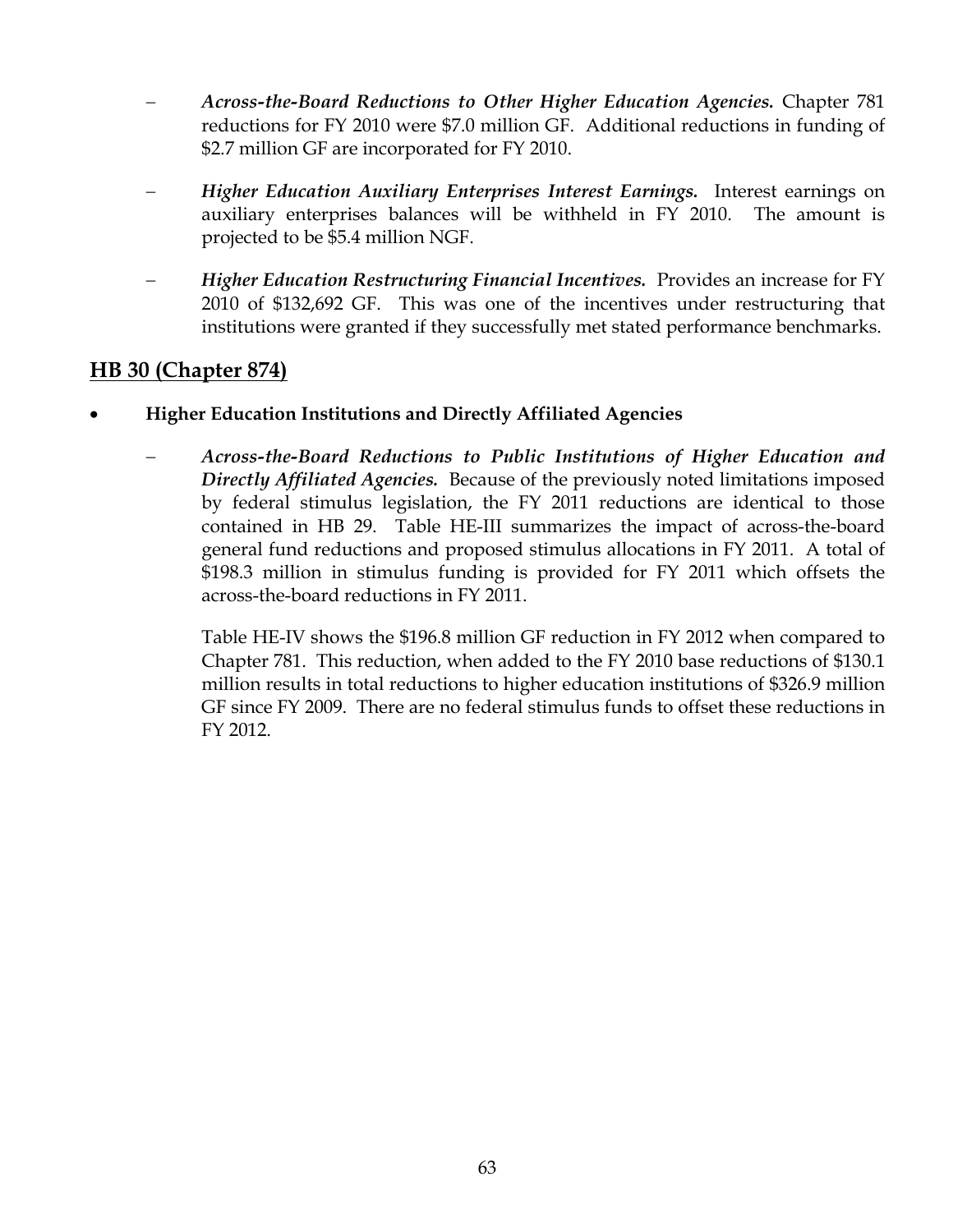### **Table HE-III HB 30 FY 2011 Higher Education Reductions and Proposed Use of Stimulus Funds**

| Institution                         | Continue<br>Chapter 781<br>Reductions | <b>HB</b> 30<br>Proposed FY<br>2011 Reduction | Total FY 2011<br><b>GF</b> Reduction<br>Impact | <b>FY 2011</b><br>Stimulus<br>Allocation |
|-------------------------------------|---------------------------------------|-----------------------------------------------|------------------------------------------------|------------------------------------------|
| Christopher Newport Univ            | $(\$3,584,531)$                       | $(\$851,385)$                                 | $(\$4,435,916)$                                | \$3,505,271                              |
| College of William & Mary           | (3,915,957)                           | (1,442,974)                                   | (5,358,931)                                    | 6,884,042                                |
| George Mason University             | (11, 199, 089)                        | (4, 171, 140)                                 | (15,370,229)                                   | 19,894,643                               |
| James Madison University            | (7,493,414)                           | (2,347,055)                                   | (9,840,469)                                    | 11,292,799                               |
| Longwood University                 | (3,252,932)                           | (836,798)                                     | (4,089,730)                                    | 3,305,208                                |
| Univ of Mary Washington             | (2,450,364)                           | (715, 197)                                    | (3,165,561)                                    | 3,406,157                                |
| Norfolk State University            | (4,341,824)                           | (1,241,942)                                   | (5,583,766)                                    | 3,915,635                                |
| Old Dominion University             | (13, 123, 727)                        | (3,375,864)                                   | (16, 499, 591)                                 | 12,664,227                               |
| Radford University                  | (5,626,480)                           | (1,521,624)                                   | (7, 148, 104)                                  | 6,060,300                                |
| University of Virginia              | (11,004,328)                          | (4,569,031)                                   | (15,573,359)                                   | 21,892,717                               |
| Univ of Virginia at Wise            | (1,661,039)                           | (460,396)                                     | (2,121,435)                                    | 1,702,856                                |
| Va Commonwealth Univ                | (21,081,348)                          | (5,973,081)                                   | (27,054,429)                                   | 23,160,921                               |
| Virginia Military Institute         | (1, 275, 152)                         | (422, 553)                                    | (1,697,705)                                    | 1,940,755                                |
| Virginia State University           | (1,340,033)                           | (799, 869)                                    | (2, 139, 902)                                  | 3,314,396                                |
| Virginia Tech                       | (17, 777, 647)                        | (5, 185, 234)                                 | (22,962,881)                                   | 20,892,536                               |
| Richard Bland College               | (352, 442)                            | (162, 291)                                    | (514, 733)                                     | 701,736                                  |
| Va Community Colleges               | (19, 916, 534)                        | (10,861,417)                                  | (30,777,951)                                   | 45,796,200                               |
| <b>Subtotal Colleges &amp; Univ</b> | (\$129,396,841)                       | (\$44,937,851)                                | (\$174,334,692)                                | \$190,330,399                            |
| Va Inst. of Marine Science          | (677,590)                             | (662, 682)                                    | (2,905,657)                                    | 3,076,343                                |
| Virginia Tech Extension             | 0                                     | (1,074,931)                                   | (3,382,925)                                    | 4,756,374                                |
| Virginia State Extension            | $\boldsymbol{0}$                      | (25,748)                                      | (52,290)                                       | 140,205                                  |
| <b>Subtotal Directly Affiliated</b> | $(\$677,590)$                         | (\$1,763,361)                                 | $(\$6,340,872)$                                | \$7,972,922                              |
| <b>Grand Total</b>                  | (\$130,074,431)                       | $(\$46,701,212)$                              | (\$180,675,564)                                | \$198,303,321                            |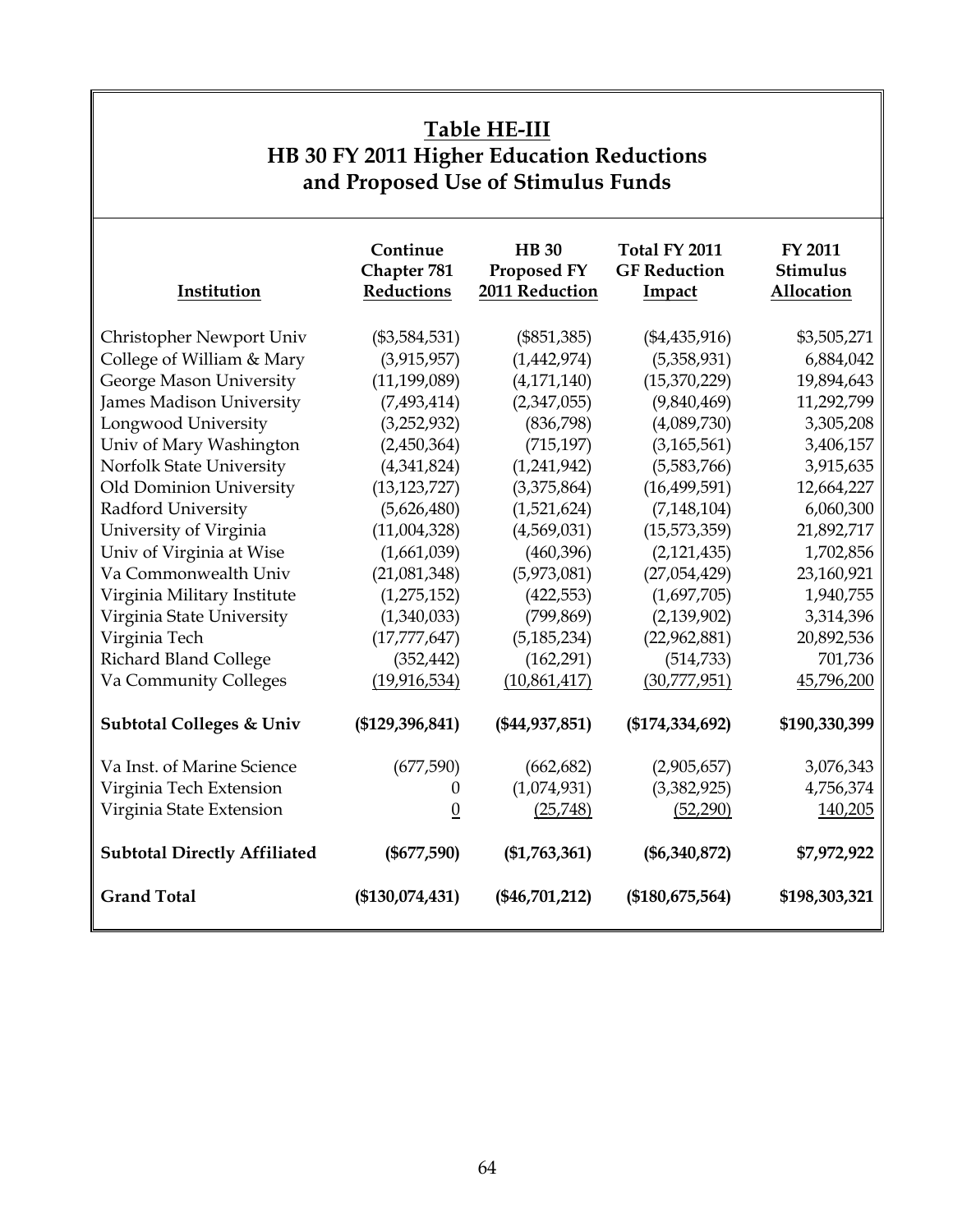| <b>Table HE-IV</b><br>HB 30 FY 2012 Higher Education Reductions<br>and Total GF Impact Since FY 2010 |                                       |                                    |                                        |  |
|------------------------------------------------------------------------------------------------------|---------------------------------------|------------------------------------|----------------------------------------|--|
| Institution                                                                                          | Continue<br>Chapter 781<br>Reductions | Additional<br>FY 2012<br>Reduction | <b>Total GF</b><br>Reduction<br>Impact |  |
| <b>Christopher Newport University</b>                                                                | $(\$3,584,531)$                       | $(\$3,587,102)$                    | $(\$7,171,633)$                        |  |
| College of William and Mary                                                                          | (3,915,957)                           | (6,079,615)                        | (9,995,572)                            |  |
| George Mason University                                                                              | (11, 199, 089)                        | (17,574,072)                       | (28,773,161)                           |  |
| James Madison University                                                                             | (7,493,414)                           | (9,888,736)                        | (17, 382, 150)                         |  |
| Longwood University                                                                                  | (3,252,932)                           | (3,525,641)                        | (6,778,573)                            |  |
| University of Mary Washington                                                                        | (2,450,364)                           | (3,013,308)                        | (5,463,672)                            |  |
| Norfolk State University                                                                             | (4,341,824)                           | (5,232,617)                        | (9,574,441)                            |  |
| Old Dominion University                                                                              | (13, 123, 727)                        | (14, 223, 369)                     | (27, 347, 096)                         |  |
| Radford University                                                                                   | (5,626,480)                           | (6,410,987)                        | (12,037,467)                           |  |
| University of Virginia                                                                               | (11,004,328)                          | (19,250,486)                       | (30, 254, 814)                         |  |
| University of Virginia at Wise                                                                       | (1,661,039)                           | (1,939,766)                        | (3,600,805)                            |  |
| Virginia Commonwealth University                                                                     | (21,081,348)                          | (25, 166, 106)                     | (46, 247, 454)                         |  |
| Virginia Military Institute                                                                          | (1,275,152)                           | (1,780,323)                        | (3,055,475)                            |  |
| Virginia State University                                                                            | (1,340,033)                           | (3,370,052)                        | (4,710,085)                            |  |
| Virginia Tech                                                                                        | (17, 777, 647)                        | (21, 846, 706)                     | (39, 624, 353)                         |  |
| Richard Bland College                                                                                | (352, 442)                            | (683,772)                          | (1,036,214)                            |  |
| Virginia Community Colleges                                                                          | (19, 916, 534)                        | (45,761,904)                       | (65, 678, 438)                         |  |
| <b>Subtotal Institutions</b>                                                                         | (\$129,396,841)                       | (\$189,334,562)                    | $(\$318,731,403)$                      |  |
| Virginia Inst. of Marine Science                                                                     | (677,590)                             | (2,792,047)                        | (3,469,637)                            |  |
| Virginia Tech Extension                                                                              | $\boldsymbol{0}$                      | (4,528,956)                        | (4,528,956)                            |  |
| Virginia State Extension                                                                             | $\boldsymbol{0}$                      | (108, 484)                         | (108, 484)                             |  |
| <b>Subtotal Directly Affiliated Higher Ed.</b>                                                       | $(\$677,590)$                         | $(\$7,429,487)$                    | $(\$8,107,077)$                        |  |
| <b>Grand Total</b>                                                                                   | (\$130,074,431)                       | (\$196,764,049)                    | $(\$326,838,480)$                      |  |

<sup>−</sup> *Across-the-Board Reductions to Other Higher Education Agencies.* The adopted budget contains reductions in funding of \$2.7 million GF in each year. The reductions to the other higher education agencies were generally 10 percent. However, the reduction to EVMS is slightly less at 6 percent.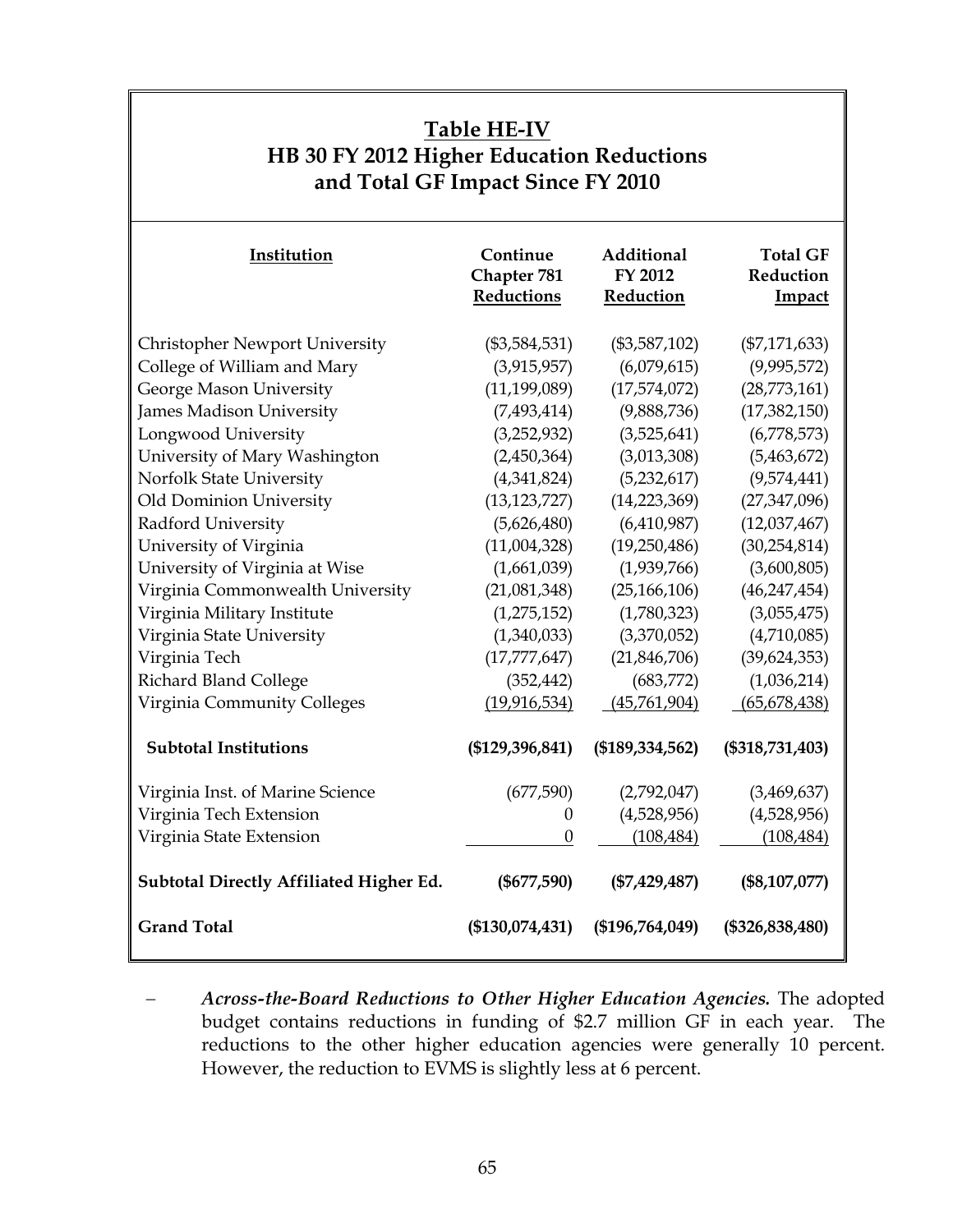### **Other Higher Education FY 2011 and FY 2012 Across-the-Board Reductions**

| Institution                                                                                            | <b>FY 2011</b>  | FY 2012         | 2010-12<br>Biennial<br>Amount |
|--------------------------------------------------------------------------------------------------------|-----------------|-----------------|-------------------------------|
| Southwest Virginia Higher Education Center                                                             | (200, 546)      | (200, 546)      | (401,092)                     |
| Southern Virginia Higher Education Center                                                              | (212, 675)      | (212, 675)      | (425,350)                     |
| Roanoke Higher Education Center                                                                        | (124, 655)      | (124, 655)      | (249,310)                     |
| Institute for Advanced Learning & Research                                                             | (306, 948)      | (306, 948)      | (613,896)                     |
| New College Institute                                                                                  | (151, 571)      | (151, 571)      | (303, 142)                    |
| Jefferson Labs                                                                                         | (63, 883)       | (63,883)        | (127,766)                     |
| State Council for Higher Education in Virginia <sup>1</sup>                                            | (1,004,861)     | (1,004,861)     | (2,009,722)                   |
| Eastern Virginia Medical School                                                                        | $(\$671,298)$   | $(\$671,298)$   | ( \$1,342,596)                |
| <b>Total</b>                                                                                           | $(\$2,736,437)$ | $(\$2,736,437)$ | $(\$5,472,856)$               |
| Note (1): The reduction base for SCHEV excludes funding for Tuition Assistance Grants, the Va. Women's |                 |                 |                               |

Institute for Leadership and Virtual Library of Virginia.

− *Additional Targeted Reductions.* The adopted budget includes other targeted reduction actions in higher education in addition to the across-the-board reductions. The table below summarizes the targeted reductions by year.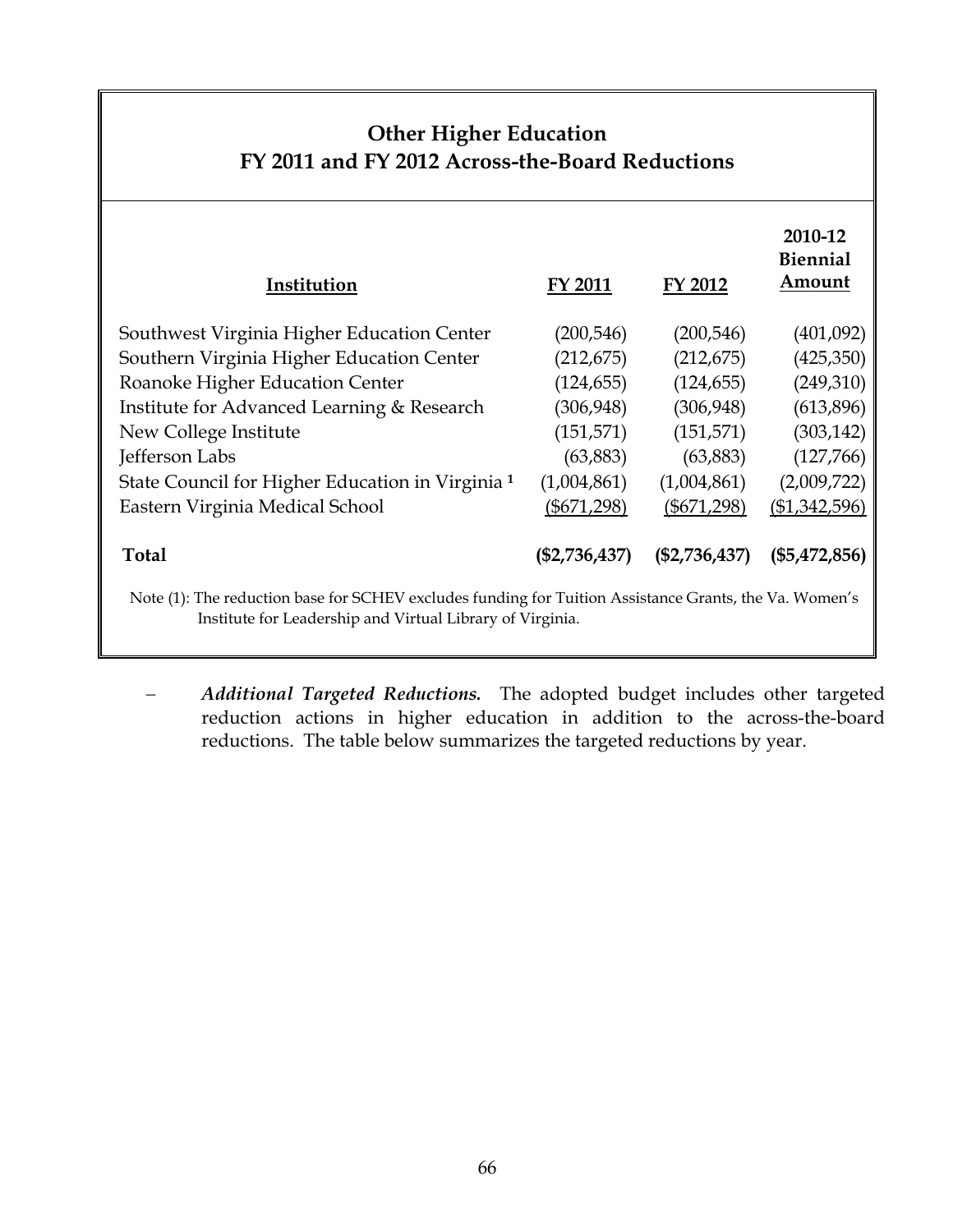### **Higher Education Targeted Reductions FY 2011 and FY 2012**

| Institution                                                                     | FY 2011       | FY 2012         | 2010-12<br><b>Biennial</b><br>Amount |
|---------------------------------------------------------------------------------|---------------|-----------------|--------------------------------------|
| Colleges and Universities & Directly Affiliated Agencies                        |               |                 |                                      |
| George Mason University                                                         | $(\$300,000)$ | $(\$300,000)$   | $(\$600,000)$                        |
| Virginia Community College System - Central<br><b>Office/Utility Operations</b> | $\theta$      | $(\$500,000)$   | $(\$500,000)$                        |
| Virginia Cooperative Extension                                                  | $\theta$      | (\$1,000,000)   | (\$1,000,000)                        |
| University of Virginia at Wise                                                  | (461,359)     | (461, 359)      | (922, 718)                           |
| Total                                                                           | $(\$761,359)$ | $(\$1,261,359)$ | $(\$3,022,718)$                      |
| Other Higher Education Centers & Agencies                                       |               |                 |                                      |
| Inst. for Advanced Learning & Research                                          | $(\$306,948)$ | $(\$306,948)$   | $(\$613,896)$                        |
| Jefferson Labs                                                                  | (63,883)      | (63,883)        | (127,766)                            |
| State Council for Higher Education in Virginia                                  | (35, 582)     | (35, 582)       | (71, 164)                            |
| Hampton Proton Beam                                                             | (90,000)      | (90,000)        | (180,000)                            |
| <b>Total</b>                                                                    | (\$496,413)   | $(\$496,413)$   | $(\$992,826)$                        |

- *TAG Program.* Reduces the GF appropriation by \$5.0 million in each year of the biennium for the Tuition Assistance Grant program (TAG).
- − *Eminent Scholars Program.* Includes a reduction of \$1.7 million GF in each year of the biennium to the Eminent Scholars program. This is a 50 percent reduction to the funding that remained in the program.
- − *Virginia Cooperative Extension Program*. Includes a reduction of \$1.0 million GF to cooperative extension services in FY 2012. Language requires that the Virginia Cooperative Extension report on its strategic planning process and the prioritization of programs.
- − *Virginia Community College System Central Office.* Includes a reduction of funding of \$500,000 GF in FY 2012 for the central office and utility operations at the Virginia Community College System.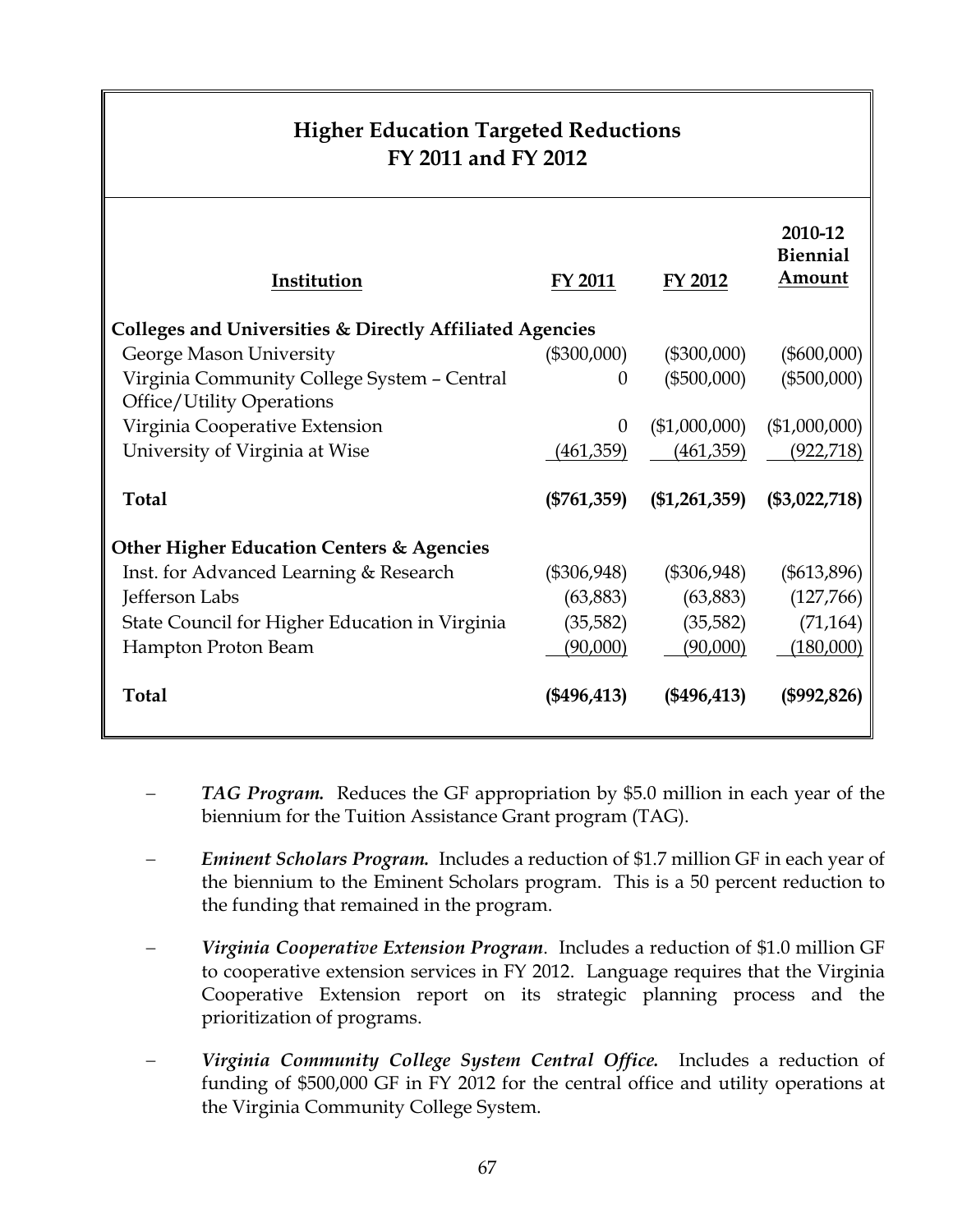- − *Higher Education Research Initiative Funding.* Provides for a phase out of the funding initiative for Jefferson Lab with a \$3.0 million GF reduction in FY 2011 and a \$6.0 million GF reduction in FY 2012, leaving \$3.0 million GF in FY 2011. This phase out was anticipated and part of the initial request to match federal funding.Funding of \$510,000 GF in each year is provided for the proton beam project at Hampton University.
- − *Proposals for Eastern Virginia Medical School (EVMS).* Provides \$375,700 GF in FY 2011 and FY 2012 transferred from the Tuition Assistance Grant (TAG) program to EVMS for graduate financial aid. Students at EVMS will have access to these funds as student financial aid and will therefore no longer be eligible for the TAG program. In addition, language is proposed under SCHEV to treat EVMS like the other two medical schools for funding calculations.
- − *Virginia State University: Expand Manufacturing and Logistics Technology Funding.* Funds \$300,000 GF in each year of the biennium to support the University's manufacturing and engineering and logistics technology programs.
- − *Virginia State University Extension Services Funding.* Provides \$440,000 GF in the first year to match federal grant funds for extension services at Virginia State University.
- − *Norfolk State University: Fund Ph.D. Program in Materials Science.* Provides \$250,000 GF in each year of the biennium to support the University's Ph.D. program in Materials Science.
- − *Longwood University: Expand Nursing Program Funding.* Provides funding of \$185,673 GF in FY 2011 and \$289,991 GF in FY 2012 for additional support to the Bachelor of Science in nursing program.
- − *Virginia Commonwealth University: Increase Funding for Cancer Research.*  Provides additional funding of \$1.0 million GF in FY 2011 for the Massey Cancer Center.
- − *Higher Education Restructuring Financial Incentives.* Contains \$8.4 million GF and \$2.1 million NGF for FY 2011 (to be transferred from Central Accounts) for estimated interest earnings from tuition and fees and other nongeneral fund E&G revenues and a rebate on certain credit card purchases. The increase in FY 2011 is \$132,692 GF, the same as the increase for FY 2010. This was one of the incentives under restructuring that institutions were granted if they successfully met stated performance benchmarks. No funding is provided for FY 2012.
- − *Higher Education Auxiliary Enterprises Interest Earnings.* Withhold interest earnings on auxiliary enterprise balances of approximately \$7.2 million NGF in each year.